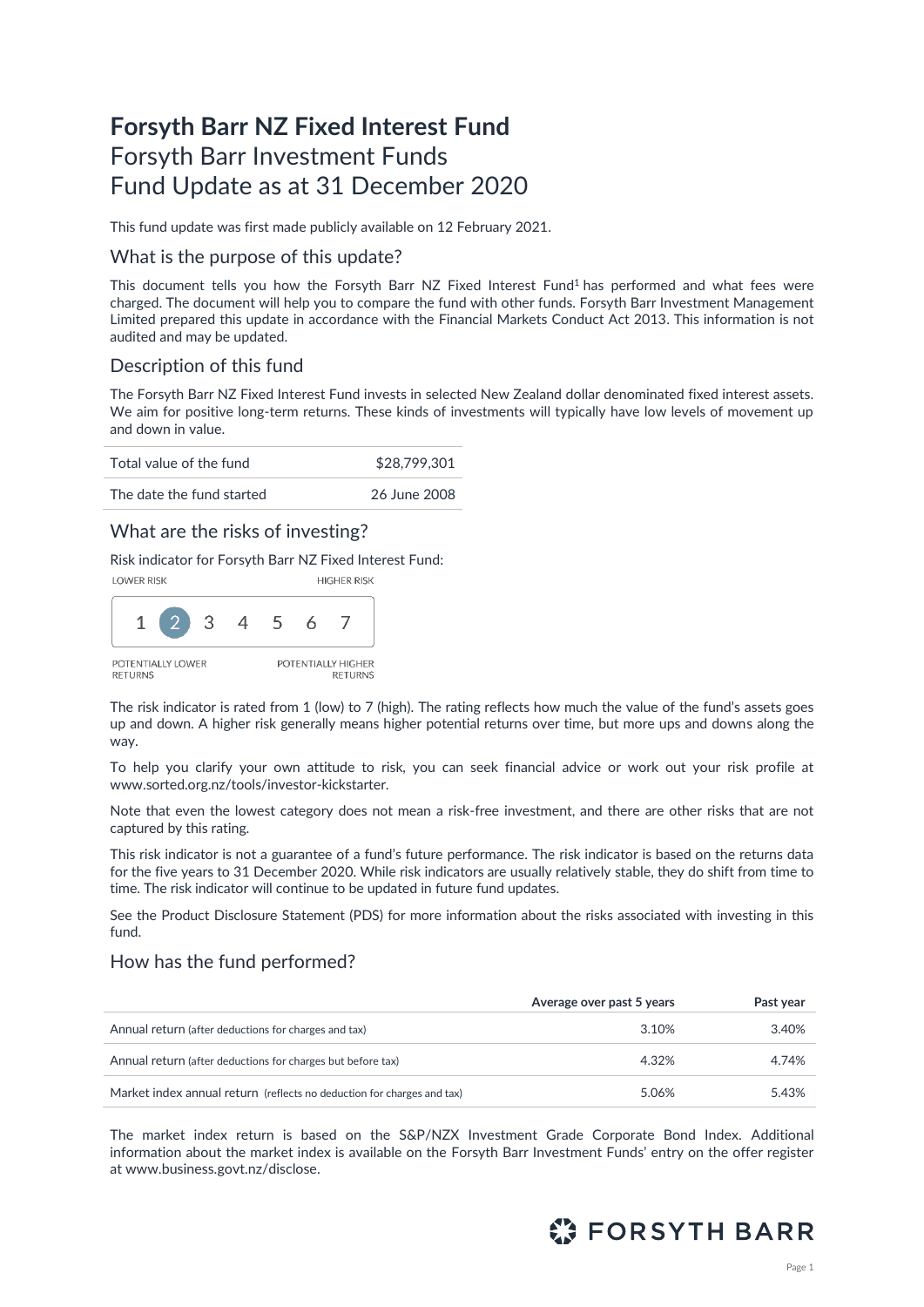Annual return graph



This shows the return after fund charges and tax for each of the last 10 years ending 31 March. The last bar shows the average annual return for the last 10 years, up to 31 December 2020.

Important: This does not tell you how the fund will perform in the future.

Returns in this update are after tax at the highest prescribed investor rate (PIR) of tax for an individual New Zealand resident. Your tax may be lower.

## What fees are investors charged?

Investors in the Forsyth Barr NZ Fixed Interest Fund are charged fund charges. In the year to 31 March 2020 these were:

| % of net asset value <sup>2</sup> |
|-----------------------------------|
| 0.82%                             |
|                                   |
| 0.82%                             |
| 0.77%                             |
| $0.05\%$ <sup>3</sup>             |
| 0.00%                             |
| Dollar amount per investor        |
| \$0.00                            |
|                                   |

Investors are not currently charged any other fees. See the PDS for more information about fees. Small differences in fees and charges can have a big impact on your investment over the long term.

#### **Example of how this applies to an investor**

Jane had \$10,000 in the fund at the start of the year and did not make any further contributions. At the end of the year, Jane received a return after fund charges were deducted but before tax of \$474 (that is 4.74% of her initial \$10,000). This gives Jane a total return after tax of \$340 for the year.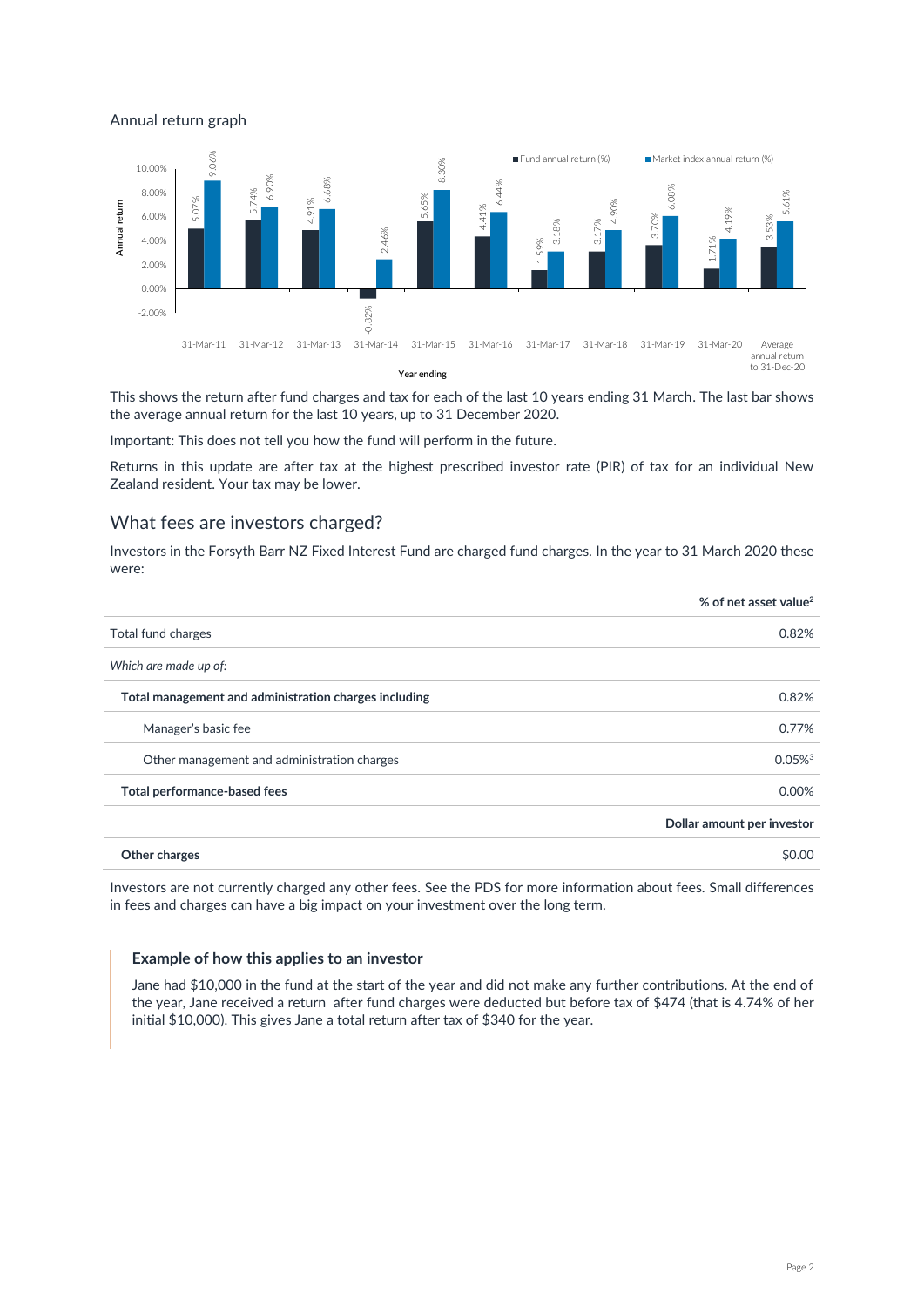## What does the fund invest in?

This shows the types of assets that the fund invests in.



#### Actual investment mix

## Target investment mix

| Cash and cash equivalents    | 5.00%    |
|------------------------------|----------|
| New Zealand fixed interest   | 90.00%   |
| International fixed interest | 5.00%    |
| Australasian equities        | $0.00\%$ |
| International equities       | 0.00%    |
| Listed property              | 0.00%    |
| Unlisted property            | 0.00%    |
| Commodities                  | 0.00%    |
| Other                        | 0.00%    |

## Top 10 investments

|              | Name                                                                | Percentage of<br>fund net assets | <b>Type</b>                   | Country          | <b>Credit rating</b><br>(if applicable) |
|--------------|---------------------------------------------------------------------|----------------------------------|-------------------------------|------------------|-----------------------------------------|
| $\mathbf{1}$ | ANZ transactional bank account                                      | 8.92%                            | Cash and cash<br>equivalents  | New Zealand AA-  |                                         |
| 2            | Housing New Zealand 3.36% 12/06/2025                                | 7.89%                            | New Zealand fixed<br>interest | New Zealand AA+  |                                         |
| 3            | New Zealand Local Government Funding<br>Agency Ltd 14/04/2033 3.50% | 7.53%                            | New Zealand fixed<br>interest | New Zealand AA+  |                                         |
| 4            | New Zealand Local Government Funding<br>Agency Ltd 15/04/2025 2.75% | 5.70%                            | New Zealand fixed<br>interest | New Zealand AA+  |                                         |
| 5            | Housing New Zealand 3.42% 18/10/2028                                | 5.34%                            | New Zealand fixed<br>interest | New Zealand AA+  |                                         |
| 6            | Bank of New Zealand Subordinated Note<br>17/12/2025 5.314%          | 3.26%                            | New Zealand fixed<br>interest | New Zealand BBB+ |                                         |
| 7            | New Zealand Local Government Funding<br>Agency Ltd 15/04/2027 4.50% | 2.89%                            | New Zealand fixed<br>interest | New Zealand AA+  |                                         |
| 8            | New Zealand Local Government Funding<br>Agency Ltd 14/04/2022 2.75% | 2.70%                            | New Zealand fixed<br>interest | New Zealand AA+  |                                         |
| 9            | Meridian Energy Limited 27/06/2025<br>4.21%                         | 2.54%                            | New Zealand fixed<br>interest | New Zealand      | BBB+                                    |
| 10           | New Zealand Local Government Funding<br>Agency Ltd 15/04/2024 2.25% | 2.09%                            | New Zealand fixed<br>interest | New Zealand AA+  |                                         |

The top 10 investments make up 48.86% of the fund.